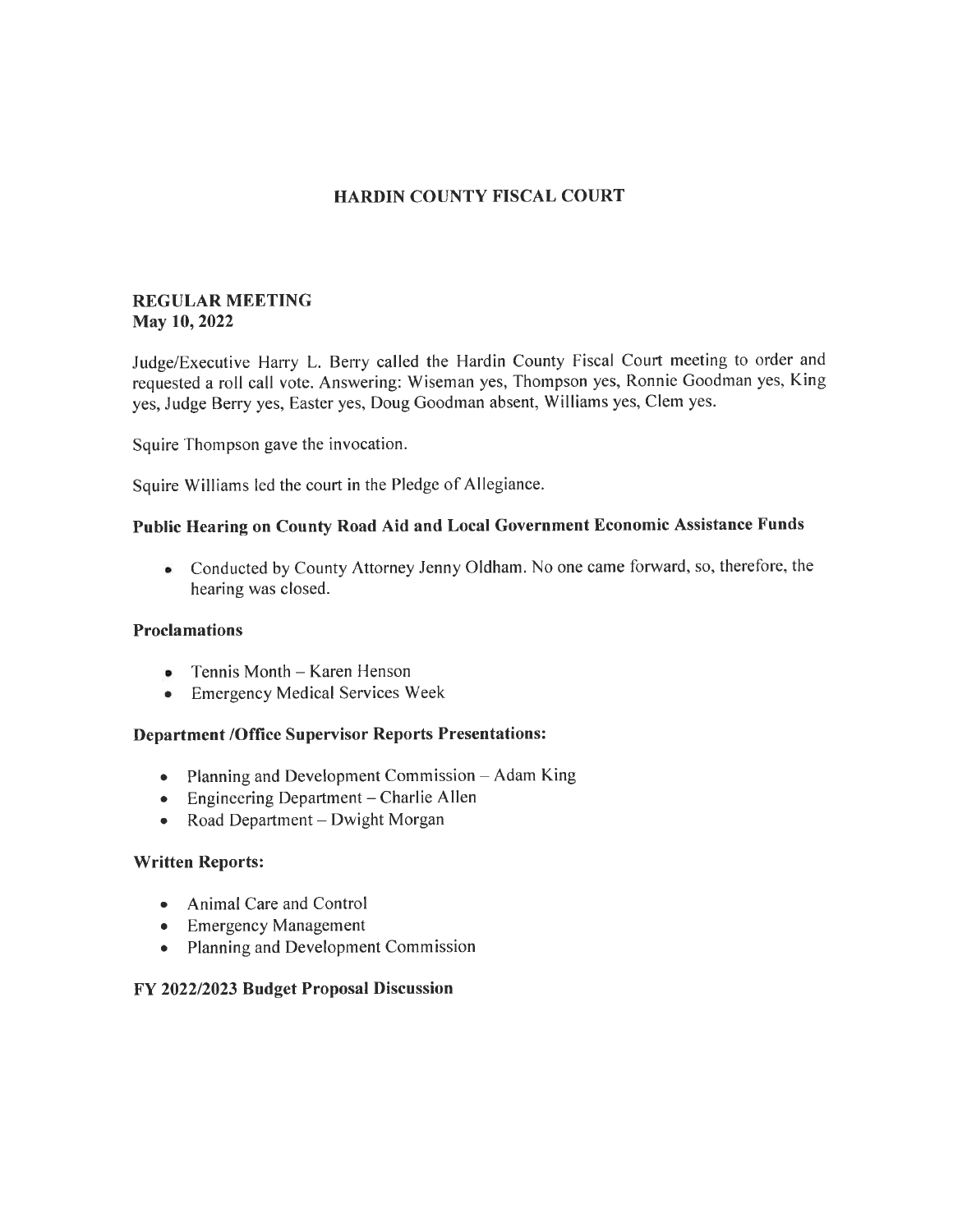#### Ordinances/Agreements/Resolutions:

Easter moved and Ronnie Goodman seconded to approve Resolution No.2022-091 approving the funding for the Central Kentucky Innovation Center. Voting: Thompson yes, Ronnie Goodman yes, King yes, Judge Berry yes, Easter yes, Williams abstain, Clem yes, Wiseman yes.

King moved and Wiseman seconded to approve the First Reading of Ordinance No.329, Series 2022,FY 202212023 Budget. Voting: Ronnie Goodman yes, King yes, Judge Berry yes, Easter yes, Williams yes, Clem yes, Wiseman yes, Thompson yes.

King moved and Williams seconded to approve the First Reading of **Ordinance No. 324-5**. series 2021, amending FY 2021-2022 Budget Amendment No. 5. Voting: King yes, Judge Berry yes, Easter yes, Williams yes, Clem yes, Wiseman yes, Thompson yes, Ronnie Goodman yes.

Easter moved and Williams seconded to approve Ordinance No.330, Series 2022, Annual Standing Order to Pre-Approved Recurring Expenses. Voting: Judge Berry yes, Easter yes, Williams yes, Clem yes, Wiseman yes, Thompson yes, Ronnie Goodman yes, King yes.

Thompson moved and Easter seconded to approve Resolution No. 2022-090 approving the County Road Aid Cooperative Program Agreement between Hardin County and the Commonwealth of Kentucky, Transportation Cabinet, Department of Rural and Municipal Aid Voting: Easter yes, Williams yes, Clem yes, Wiseman yes, Thompson yes, Ronnie Goodman yes, King yes, Judge Berry yes.

## Consent Agenda:

King moved and Williams seconded to approve the Consent Agenda to include:

- . Apr Claims Utilities 04.2022, Apr Recurring Claims 04.2022
- o May Claims 05.10.2022
- Resolution No. 2022-088 relating to financial transfers
- Resolution No. 2022-085 relating to EMS personnel
- Resolution No. 2022-086 relating to Road personnel
- Resolution No. 2022-087 relating to EMS personnel
- Resolution No. 2022-089 relating to the contract with eCloud Managed Solutions for AWS Infrastructure & Services
- Public Works Committee 05.03.2022 minutes
- Resources and Community Support Committee 05.03.2022 minutes
- Fiscal Court 04.26.2022 minutes

Voting: Williams yes, Clem yes, Wiseman yes, Thompson yes, Ronnie Goodman yes, King yes, Judge Berry yes, Easter yes.

## Magistrates' Comments:

Squire Wiseman - Solid Waste Committee Meeting Monday, May 16, 2022 at 3:00 p.m.